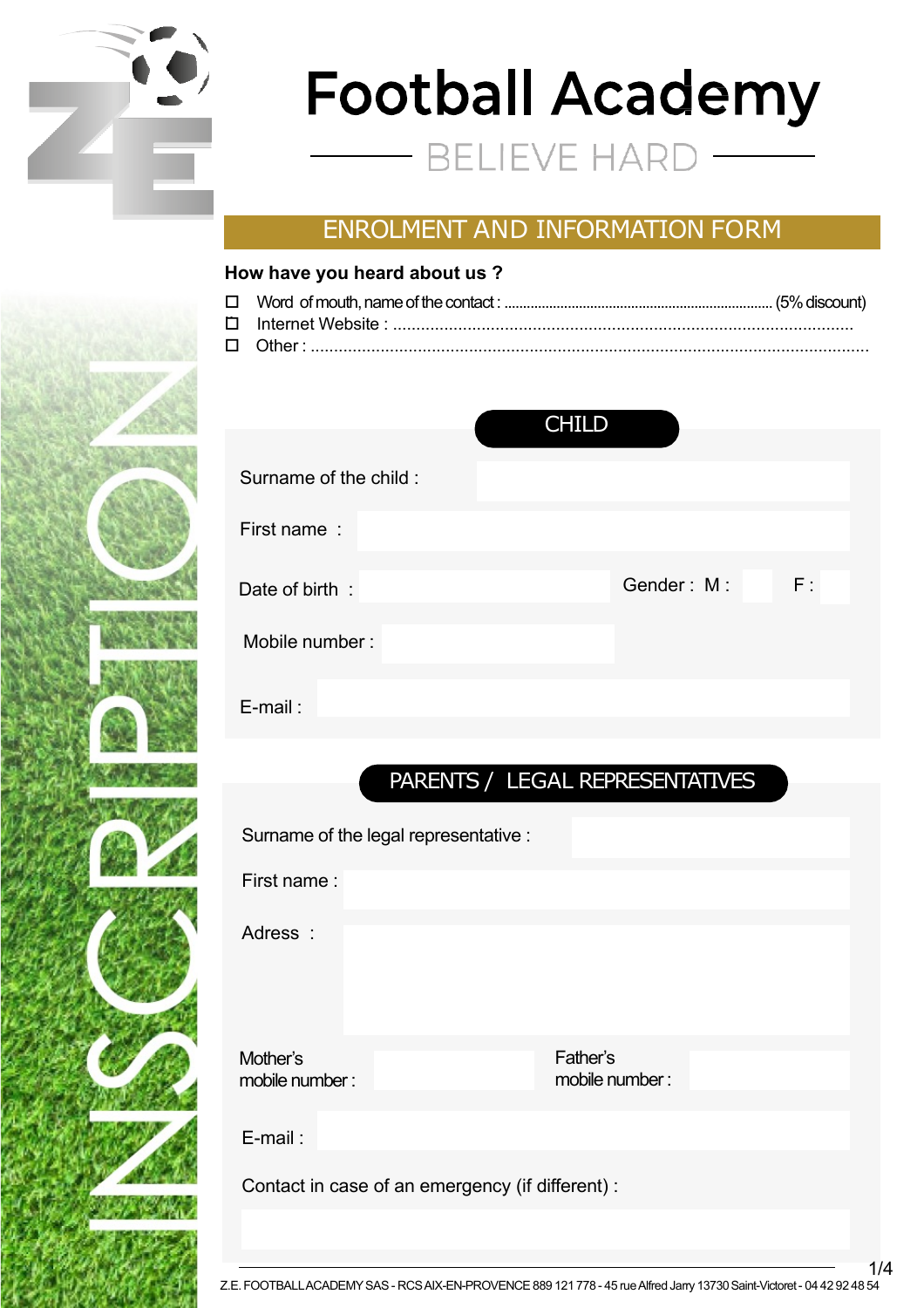

# **Football Academy** ELIEVE HA

### REMINDER GENERAL INFORMATION

### **The Z.E. FOOTBALL ACADEMY's dress is required.**

**Where to find us :** IBS of Provence, 500 route de Bouc Bel Air 13080 Aix-En-Provence / Complexe sportif Laurent Ruzzetty, 1C Avenue François Vidal, 13080 Aix-En-Provence. Please be aware that the ZE might change the location of training.

**Date :** from the 09/2022 to the 06/2023.

Please be on time as training starts prompt and will run smoothly if everyone respects times.

If you are unable to come to a session, please let us know as soon as possible by ringing the sports department (04 42 92 48 54).

Supervisors can change the organisation of the day (times, activities…) in order to keep things running smoothing.

### **Information :**

We advise you to leave all valuables at your house. The Z.E. FOOTBALL ACADEMY will not be held responsible for any loss. Please note that all dangerous objects are strictly forbidden.

Children use the IBS school minibus when traveling back and forth to the training sessions. The Z.E. FOOTBALL ACADEMY cannot be held responsible for accidents outside the sports pitch or during transport.

### MEDICAL INFORMATION ABOUT THE CHILD

1.Allergies :

INSCRIPTION

ASTHMA FOOD Give details :

MEDICATION

Give details :

OTHERS :

Give details about the allergies and the protocol to follow in case of emergency (notify any treatment the child is usually authorised to have).

Only treatments justified by a prescription will be allowed.

2/4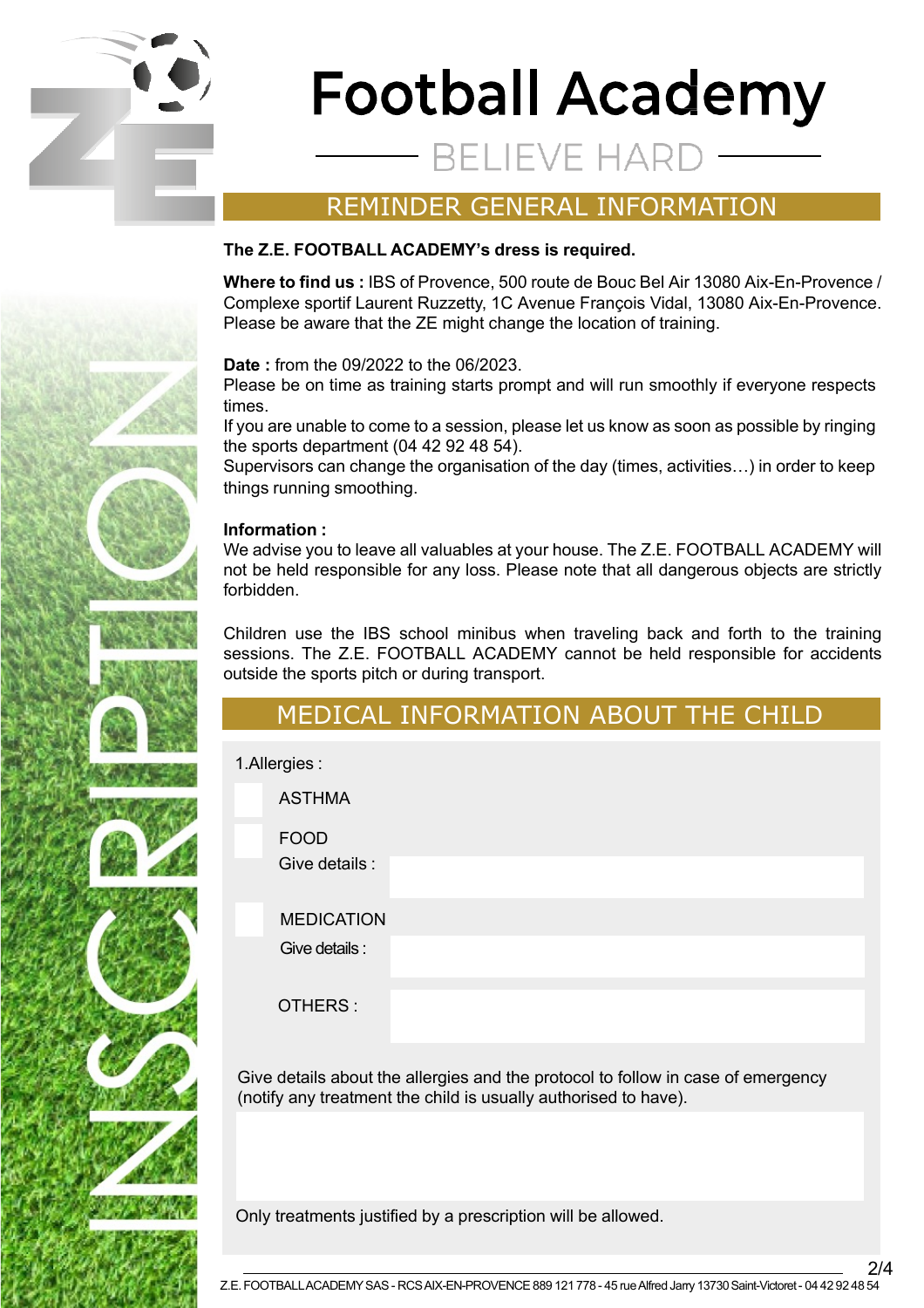

# **Football Academy**

**BELIEVE HAR** 

2.Useful recommendations : Does your child wear contact lenses, glasses, dental prosthesis, hearing aid, etc?

Please specify :

Supervisors are allowed to take any decision they find adequate in case of emergency (Emergency calls and doctor's instructions).

# PARENTAL AUTHORISATIONS

Image release form :

 $\Box$  I authorise pictures of my child during football training sessions.

 $\Box$  I do not authorise pictures of my child during football training sessions.

## PAYMENT CONDITIONS

FEES :

INSCRIPTION

 $\Box$  Year membership : 8,500 euros, taxes included.<sup>(1)</sup>

The Z.E. FOOTBALL ACADEMY will require payments as follows :

- The first payment of 4,250 euros to be made at registration;
- The second payment of 4,250 euros will be paid at the beginning of the second term.

 $\Box$  An all included payment of 60 euros (taxes included) will be required for each individual session, or a payment of 40 euros (taxes included) for each small group lesson<sup>(2)</sup>.

-I wish to register for ……..60 euro sessions and join a payment of …...... euros. -I wish to register for ……..40 euro sessions and join a payment of …...... euros (subject to availability).

- Brothers/sisters : 5% reduction for the 2<sup>nd</sup> child / Sponsorship : 5% reduction.

Payment is expected before the sessions, unless otherwise agreed with the Z.E. FOOTBALL ACADEMY.

Minimum penalties of 40 euros (of administrative costs) apply automatically for late payments.

# TO BE HANDED IN AT REGISTRATION

-Enrolment and information form

- -Medical certificate of aptitude for sports
- -Payment by bank transfer (Iban) : FR76 1131 5000 0108 0249 2953 120

3/4